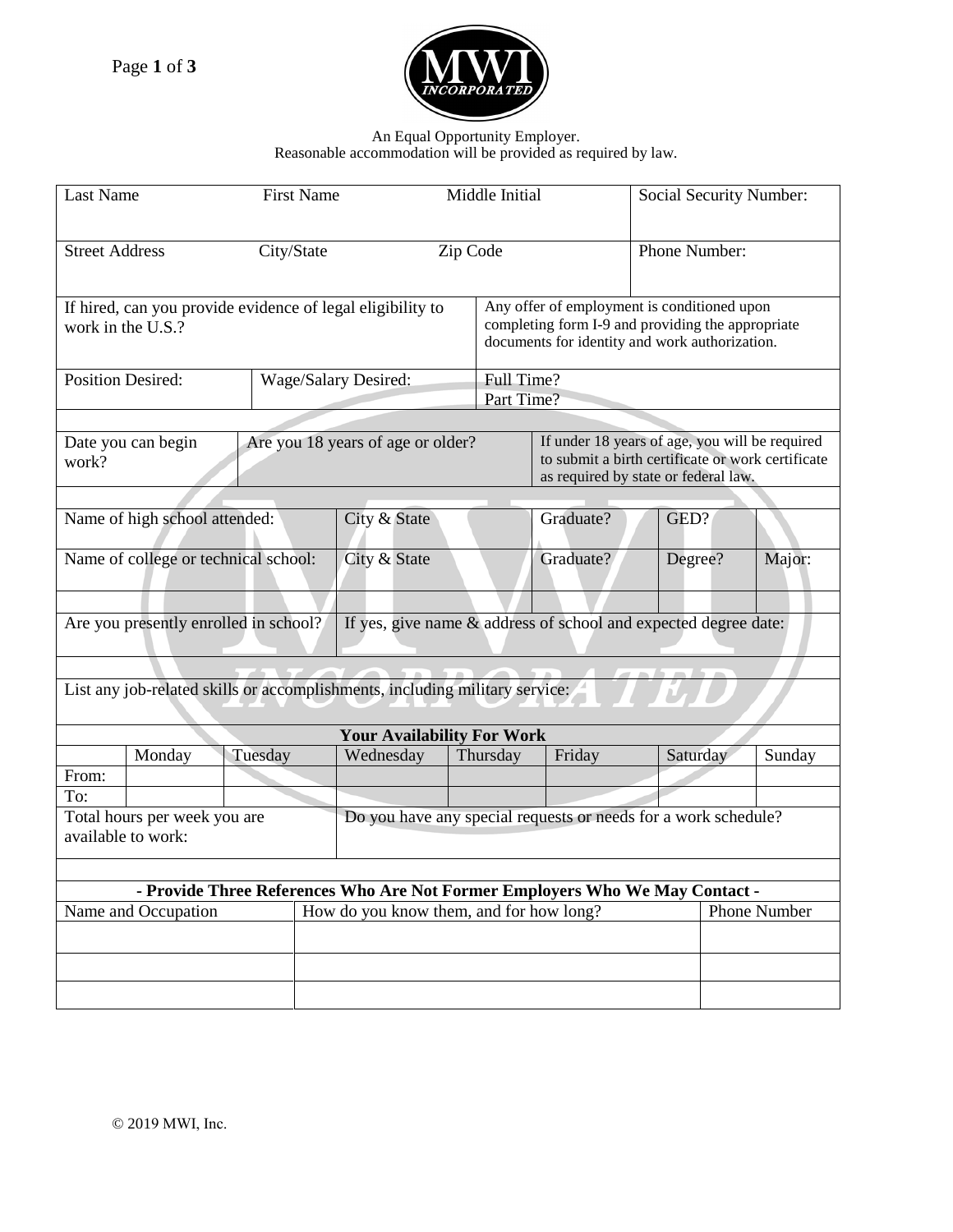## **Your Employment History**

List names of employers with present or last employer listed first.

| May we contact current employers before you are offered a position? |                       |             |
|---------------------------------------------------------------------|-----------------------|-------------|
| Name of Employer:                                                   | Job Title:            |             |
|                                                                     | Duties:               |             |
| Address:                                                            | Dates of Employment:  |             |
|                                                                     | From:                 | To:         |
| City, State, Zip Code                                               | Hourly pay or salary: |             |
|                                                                     | Starting pay:         | Ending pay: |
| Supervisor:                                                         | Reason for Leaving:   |             |
|                                                                     |                       |             |
| Telephone:                                                          |                       |             |
|                                                                     |                       |             |
| Name of Employer:                                                   | Job Title:            |             |
|                                                                     | Duties:               |             |
| Address:                                                            | Dates of Employment:  |             |
|                                                                     | From:                 | To:         |
| City, State, Zip Code                                               | Hourly pay or salary: |             |
|                                                                     | Starting pay:         | Ending pay: |
| Supervisor:                                                         | Reason for Leaving:   |             |
|                                                                     |                       |             |
| Telephone:                                                          |                       |             |
|                                                                     |                       |             |
| Name of Employer:                                                   | Job Title:<br>Duties: |             |
| Address:                                                            | Dates of Employment:  |             |
|                                                                     | From:                 | To:         |
| City, State, Zip Code                                               | Hourly pay or salary: |             |
|                                                                     | Starting pay:         | Ending pay: |
| Supervisor:                                                         | Reason for Leaving:   |             |
|                                                                     |                       |             |
| Telephone:                                                          |                       |             |